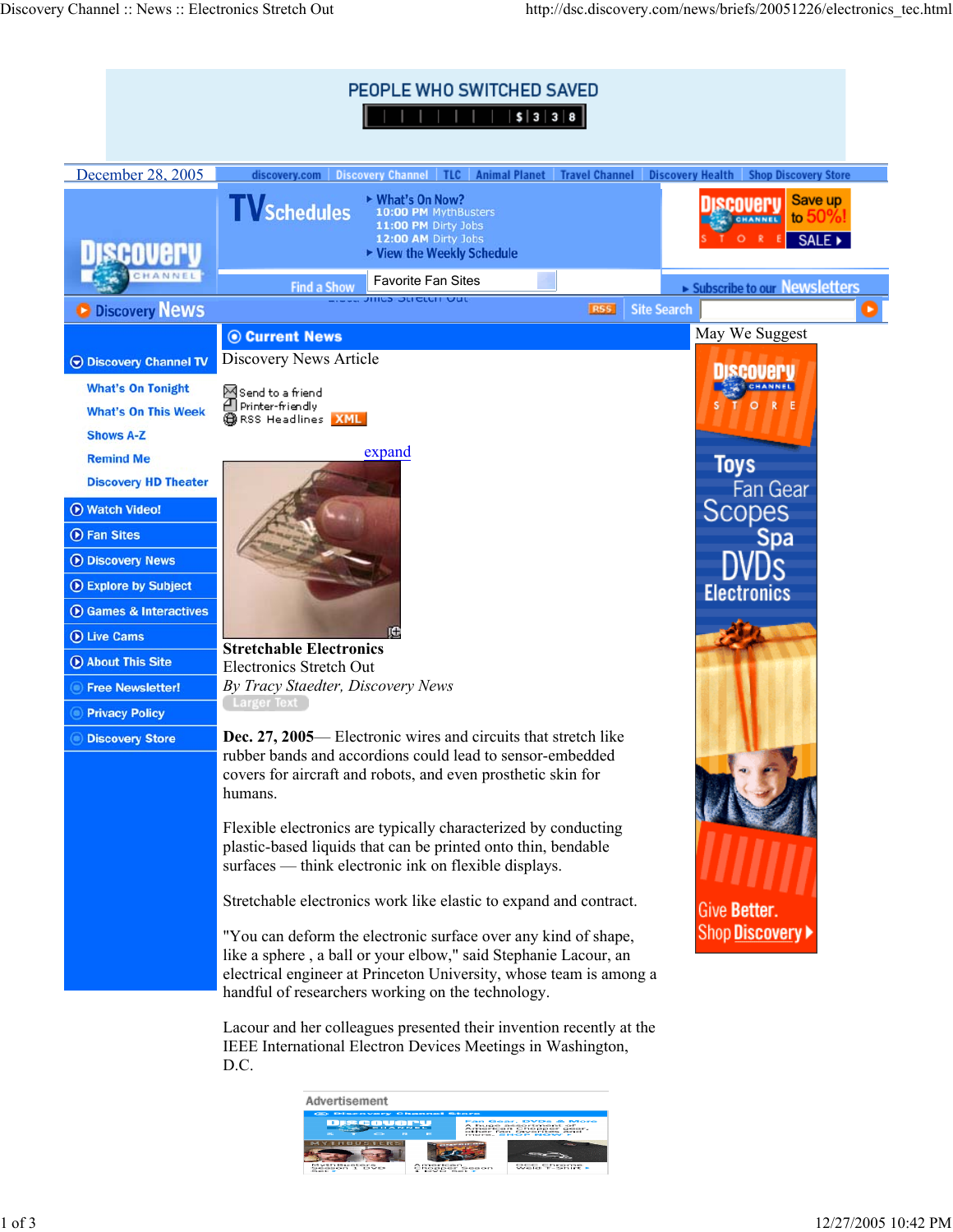

ON TV **Catch an episode of**  *Extreme Engineering*.

More Tech Stories Sensor Listens to Cells for Cancer

Space Tractor Could Tow Asteroids

Hi Tech Wraps Senses Into Kitchens

In Lacour's approach, tiny, thin film transistors fabricated onto stiff platforms that sit on silicone rubber are linked together by bridges of stretchy conducting material.

The bridges, called interconnects, are made from a rubbery material coated in gold stripes, which can carry a charge.

The result will eventually be a kind of net made of the gold-coated rubbery material with a transistor or a simple circuit located where the threads intersect.

The transistors won't stretch, but because they are tiny and floating like islands on a stretchable matrix, the overall device will be able to stretch and relax, accommodating any surface shape, and still function electrically.

In experiments, Lacour demonstrated that the elastic interconnects could be pulled to twice their length, or stretched radially to 15 percent of their original size.

**More**

 $[1 \cdot 2]$  next »

## **Get More News:**

| 27 Dec SPACE 2006: NASA Ramps Up for Moon<br>2005 SPACE 2006: NASA Ramps Up for Moon       |
|--------------------------------------------------------------------------------------------|
| 27 Dec Santa' Leaves Jet Trail Across Sun                                                  |
| 26 Dec SPACE 2006: New Mars Orbiter En Route<br>2005 SPACE 2006: New Mars Orbiter En Route |
| 23 Dec Conifers' Crafty Water Transport Revealed                                           |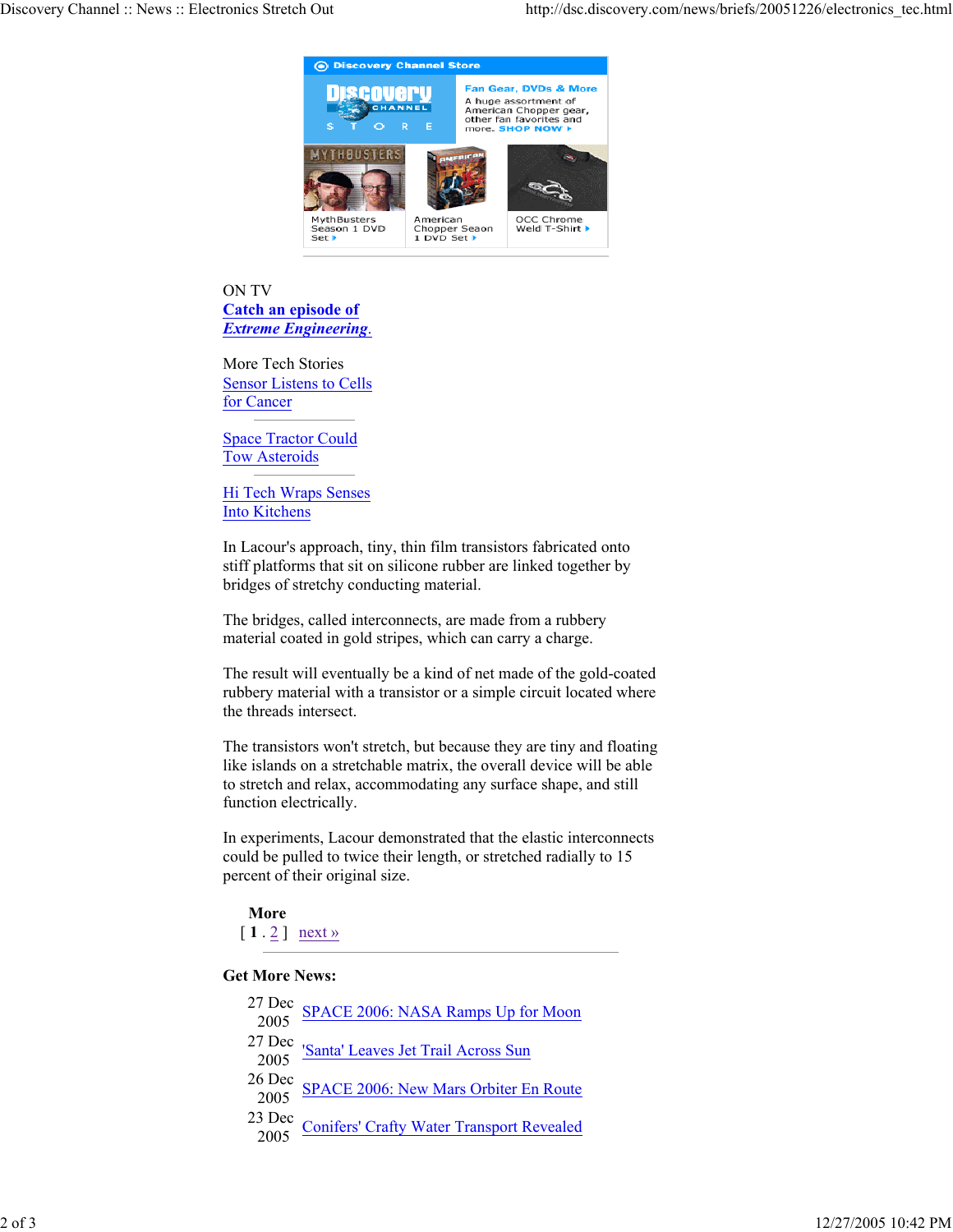|               | $^{23}$ Dec Early Image of Jesus Found                              |
|---------------|---------------------------------------------------------------------|
|               | <sup>23</sup> Dec <u>SPACE 2006: Saturn's Titan Visited Monthly</u> |
| <b>4 PREV</b> | <b>NEWS MAIN</b>                                                    |

Picture: Courtesy of Stephanie Lacour | Contributors: Tracy Staedter |

By visiting this site, you agree to the terms and conditions of our Visitor Agreement. Please read. Privacy Policy. Copyright © 2005 Discovery Communications Inc.

The leading global real-world media and entertainment company.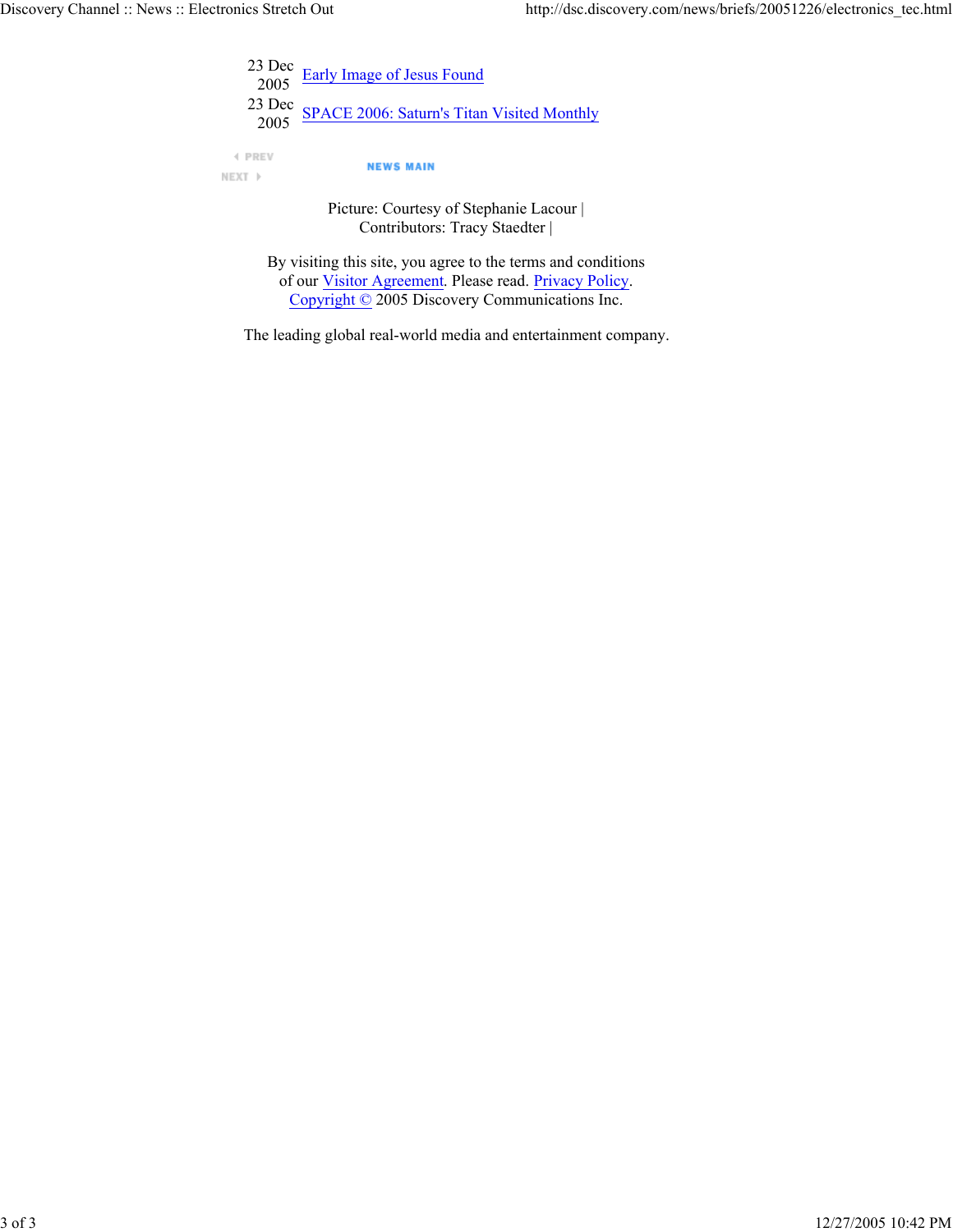